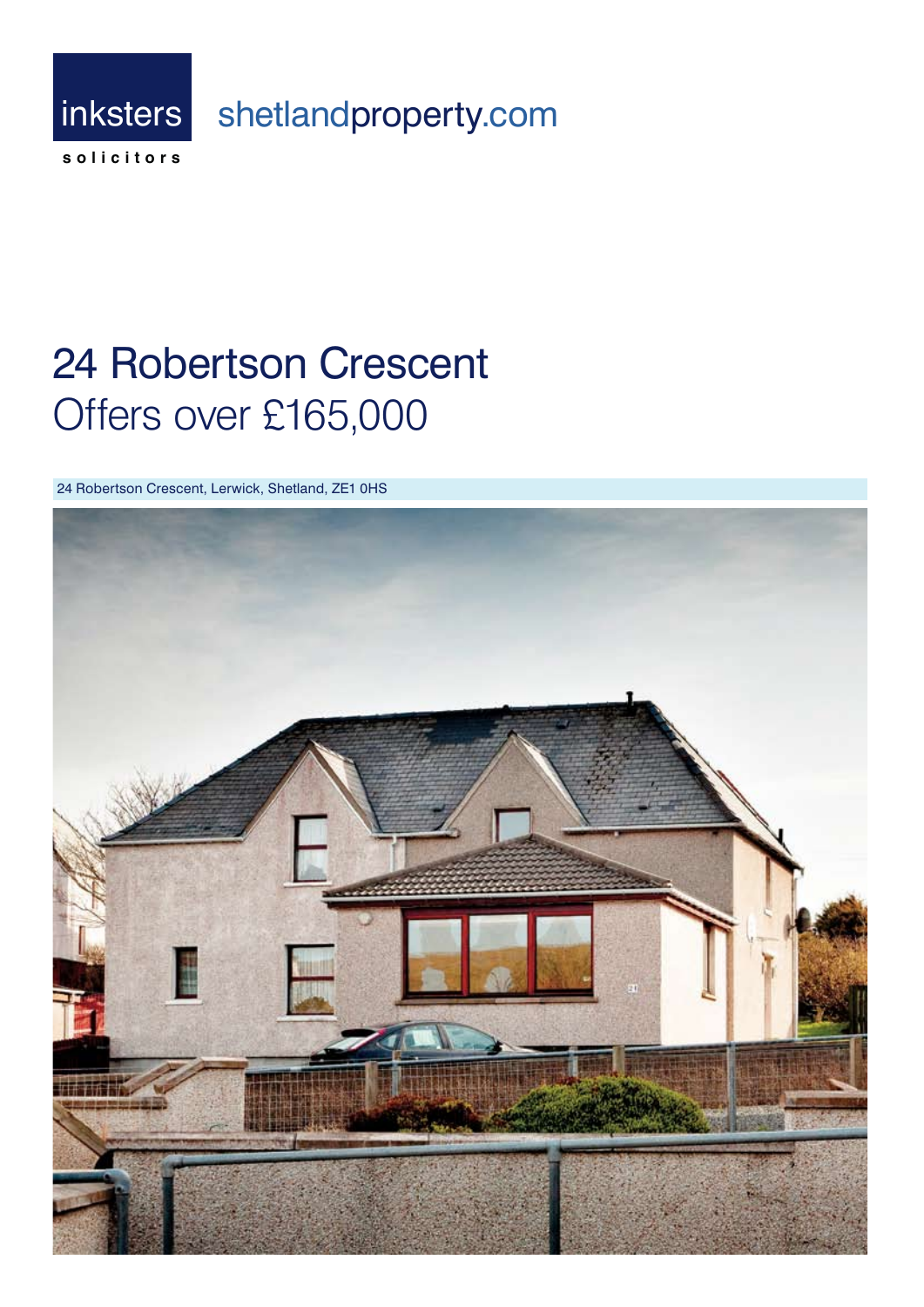

## **Overview**

Extended semi-detached three bedroom property in popular central residential area of Lerwick. Very conveniently located for Bell's Brae Primary School, Lerwick Health Centre, Gilbert Bain Hospital and Clickimin Leisure Centre. The property is also within walking distance of Lerwick Town Centre and the Toll Clock Shopping Centre. The property sits on a corner plot and benefits from a tarred parking area for three/four cars, a large paved patio and a chipped drying area with rotary clothes dryer. The back garden has a raised timber deck seating area and a garden shed.

The lounge is particularly spacious with a triple window to the front of the property providing an open aspect over Clickimin. A second window faces south and the lounge has wood laminate flooring. There is a large dining room with wood laminate flooring and glazed double doors leading to the lounge. The fitted kitchen includes integral freezer, concealed cooker hood, inset sink unit, tiled splashbacks and plumbing for dishwasher and washing machine. The dishwasher is included in the sale along with the freestanding double electric oven and fridge. The bathroom comprises a white three piece suite including wash hand basin, set in a fitted vanity unit, and W.C. with concealed cistern. On the first floor there are 3 double-bedrooms one with an en-suite shower room. There is also a large floored and lined attic.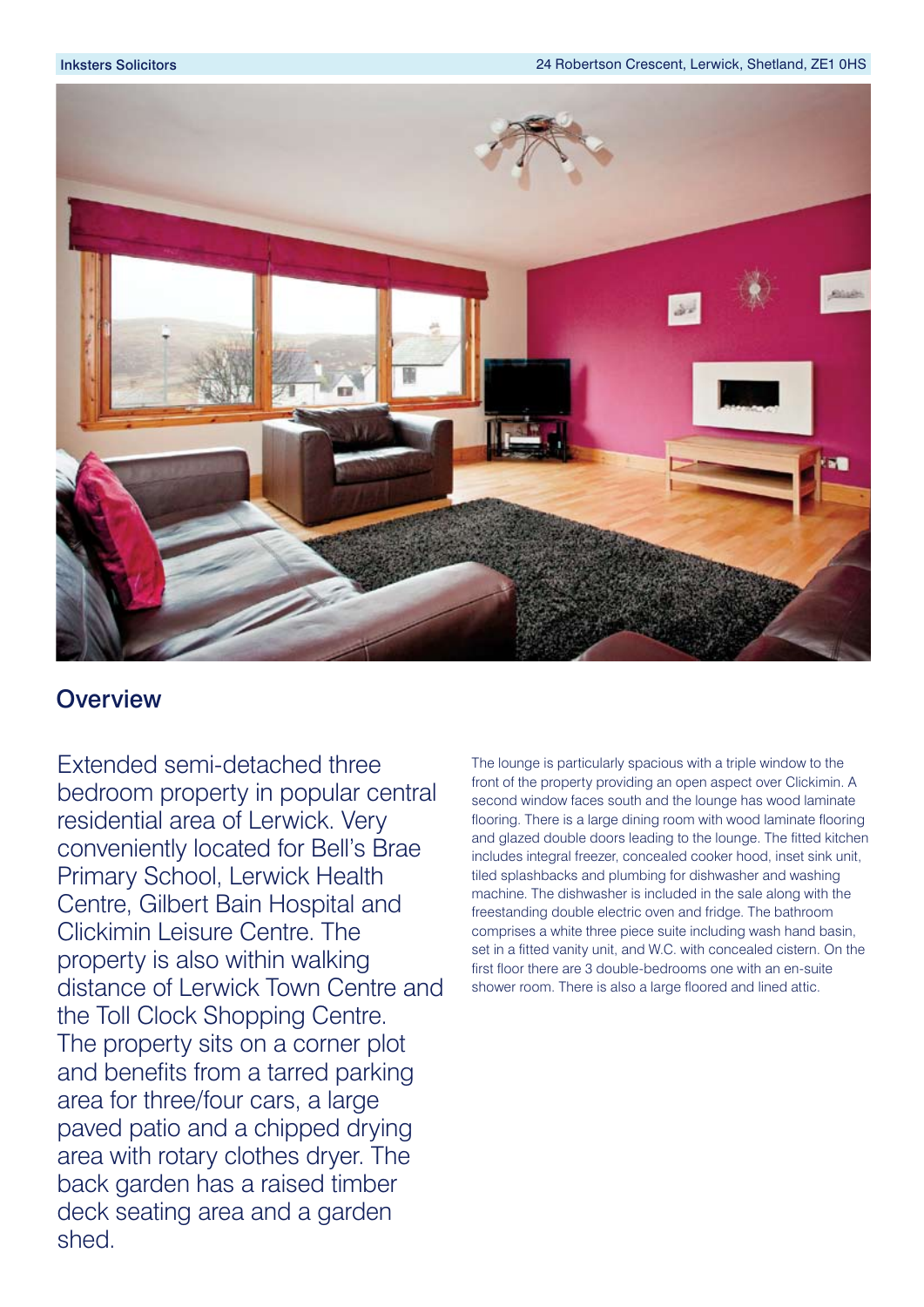Inksters Solicitors 24 Robertson Crescent, Lerwick, Shetland, ZE1 0HS









# Accommodation

| 5.60m x 5.40m        |
|----------------------|
| 4.30m x 3.75m        |
| 3.70m x 2.60m        |
| $2.60m \times 1.45m$ |
| 4.20m x 2.95m        |
| $2.95m \times 0.75m$ |
| $3.75m \times 2.40m$ |
| $3.35m \times 2.60m$ |
| 4.95m x 2.65m        |
|                      |

## Windows

Windows are a combination of double-glazed PVCu-framed windows, double-glazed timber framed windows and triple-glazed timber framed windows.

## Heating

Electric storage radiators backed by electric panel radiators.

## Viewing

Through Inksters on 0845 241 1222. Calls taken 9am to 9pm on weekdays and 10am to 4pm at weekends.